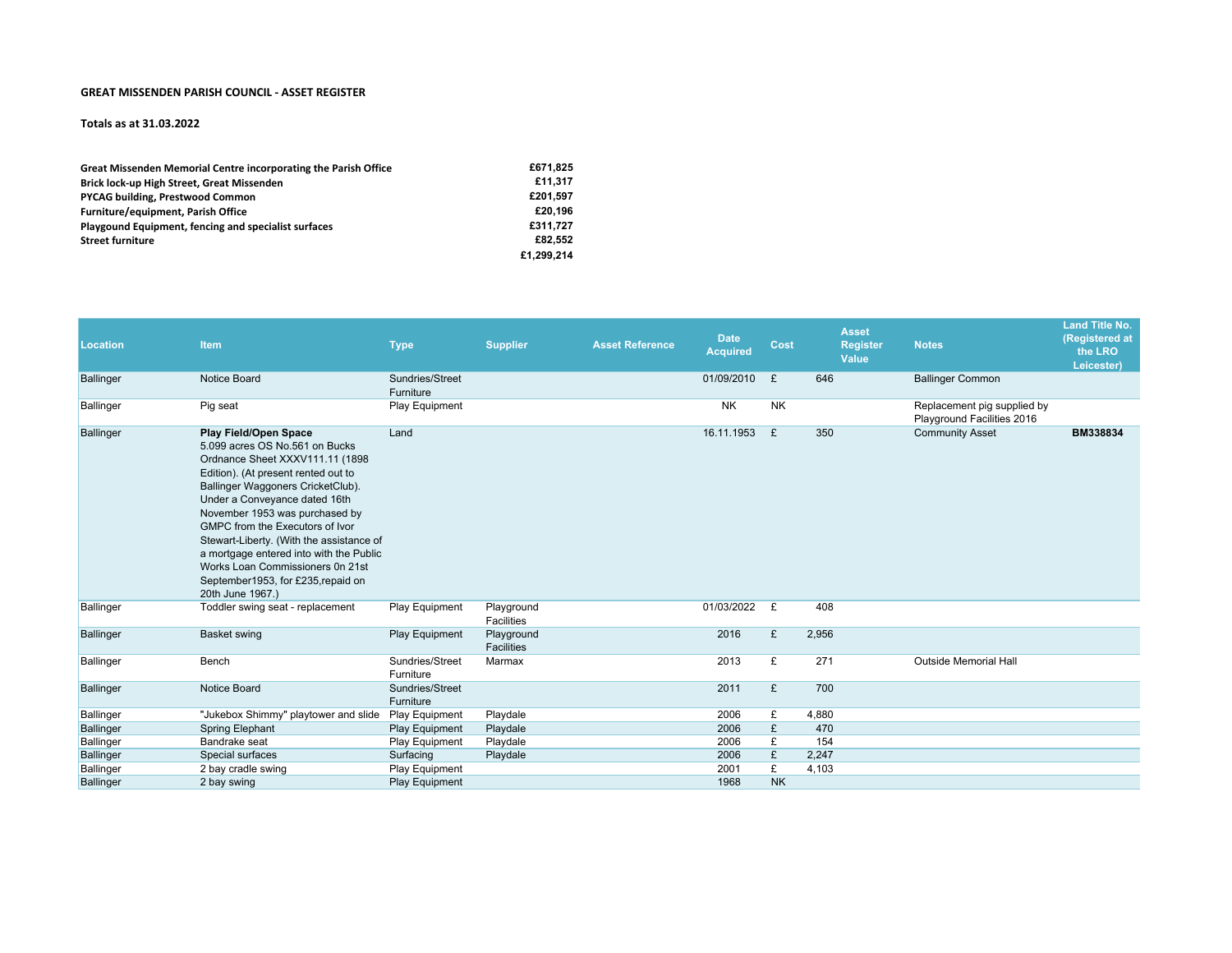| <b>Ballinger</b> | <b>Allotment Garden</b><br>Containing 2 acres and 2 roods (2.466<br>acres) numbered 312 on the map of<br>Ballinger Common. 19 allotments<br>Awarded to the Churchwardens and<br>Overseers of the Poor of the Parish of<br>Great Missenden under the Inclosure<br>Award of 1855 (page 21) and thence to<br>the new Parish Council as their<br>successors in 1895. | Land                         |                                      | 1895         | £         |                | <b>Community Asset</b>                          | BM342060  |
|------------------|------------------------------------------------------------------------------------------------------------------------------------------------------------------------------------------------------------------------------------------------------------------------------------------------------------------------------------------------------------------|------------------------------|--------------------------------------|--------------|-----------|----------------|-------------------------------------------------|-----------|
| <b>Buryfield</b> | Engine chamber slide                                                                                                                                                                                                                                                                                                                                             | Play Equipment               |                                      | <b>NK</b>    |           |                | Main Play Area                                  |           |
| Buryfield        | Junior swings 2 bay                                                                                                                                                                                                                                                                                                                                              | Play Equipment               |                                      | NK           | <b>NK</b> |                | <b>Toddler Play Area</b>                        |           |
| Buryfield        | Seesaw                                                                                                                                                                                                                                                                                                                                                           | Play Equipment               |                                      | NK.          | <b>NK</b> |                | <b>Toddler Play Area</b><br>Removed 2013 approx |           |
| Buryfield        | 5 benches                                                                                                                                                                                                                                                                                                                                                        | Sundries/Street<br>Furniture | NK.                                  | <b>NK</b>    | £         | $\blacksquare$ |                                                 |           |
| Buryfield        | Area No.1<br>5.58 acres, adjoining the south-western<br>boundary of Gt. Missenden Bypass at<br>the junction of Link Road and Buryfield<br>Lane.                                                                                                                                                                                                                  | Land                         |                                      | 5.10.1962    | £         | 620            |                                                 | BM 338916 |
| Buryfield        | Area No.2<br>4.35 acres off Buryfield Lane, being<br>part OS Numbers 286 and 287 on<br>Bucks Sheet XXXVIII Edition of 1898.<br>Purchased from the Executors of Arthur<br>Harry Boot                                                                                                                                                                              | Land                         |                                      | 30.5.1961    | £         | 455            |                                                 | BM 338916 |
| <b>Buryfield</b> | <b>Tennis Courts (2)</b><br>(Built on Area 1 above and transferred<br>from Chiltern District Council                                                                                                                                                                                                                                                             | Land                         |                                      | 1961/62      | £         | $\blacksquare$ |                                                 | BM 338916 |
| Buryfield        | Area No.3<br>1.19 acres at the rear of High Street Gt.<br>Missenden being part of OS Map No.<br>287 Bucks Ordnance Sheet XXXVIII.15.<br>Edition of 1898. Purchased from<br>Gerhardy Brothers Ltd.                                                                                                                                                                | Land                         |                                      | 15.6.1962    | £         | 415            |                                                 | BM 338916 |
| Buryfield        | BMX/Skatepark - equipment                                                                                                                                                                                                                                                                                                                                        | <b>Play Equipment</b>        | Lightmain Co                         | 1.4.2010     |           |                |                                                 |           |
| Buryfield        | BMX/Skatepark - surfacing                                                                                                                                                                                                                                                                                                                                        | Surfacing                    | Lightmain Co                         | 1.4.2010     |           |                |                                                 |           |
| Buryfield        | Toddler swing seat - replacement                                                                                                                                                                                                                                                                                                                                 | Play Equipment               | Playground<br><b>Facilities</b>      | 01/08/2021   | £         | 413            |                                                 |           |
| Buryfield        | Springer - replacement                                                                                                                                                                                                                                                                                                                                           | Play Equipment               | Wicksteed                            | 01/07/2021   | £         | 2,800          | Buryfield adventure playarea                    |           |
| <b>Buryfield</b> | Replacement window x 2                                                                                                                                                                                                                                                                                                                                           | Property/Buildings           | Amersham<br>Window & Door<br>Company | 01/05/2021   | £         | 375            | PCC window & GMMC<br>window                     |           |
| Buryfield        | 2 x 2020 benches                                                                                                                                                                                                                                                                                                                                                 | Sundries/Street<br>Furniture | Hildreths                            | 01/04/2020   | £         | $\mathbf{1}$   | Donated by WI / Hildreths                       |           |
| Buryfield        | 1 x 2020 bamboo bench                                                                                                                                                                                                                                                                                                                                            | Sundries/Street<br>Furniture | <b>Hildreths</b>                     | 01/04/2020   | £         | 230            |                                                 |           |
| <b>Buryfield</b> | Grit bin - Trafford Road                                                                                                                                                                                                                                                                                                                                         | Sundries/Street<br>Furniture | Ringway Jacob                        | 01/09/2019   | £         | 450            |                                                 |           |
| Buryfield        | <b>Albatross Springer</b>                                                                                                                                                                                                                                                                                                                                        | Play Equipment               | Playground<br><b>Facilities</b>      | 01/06/2019   | £         | 1,438          | <b>Toddler Play area</b>                        |           |
| <b>Buryfield</b> | <b>Cockerel Springer</b>                                                                                                                                                                                                                                                                                                                                         | Play Equipment               | Playground<br>Facilities             | 01/06/2019   | £         | 1,584          | Toddler play area                               |           |
| <b>Buryfield</b> | 3 place swing                                                                                                                                                                                                                                                                                                                                                    | Play Equipment               | Playground<br>Facilities             | 01/06/2019 £ |           | 3,240          | Toddler play area                               |           |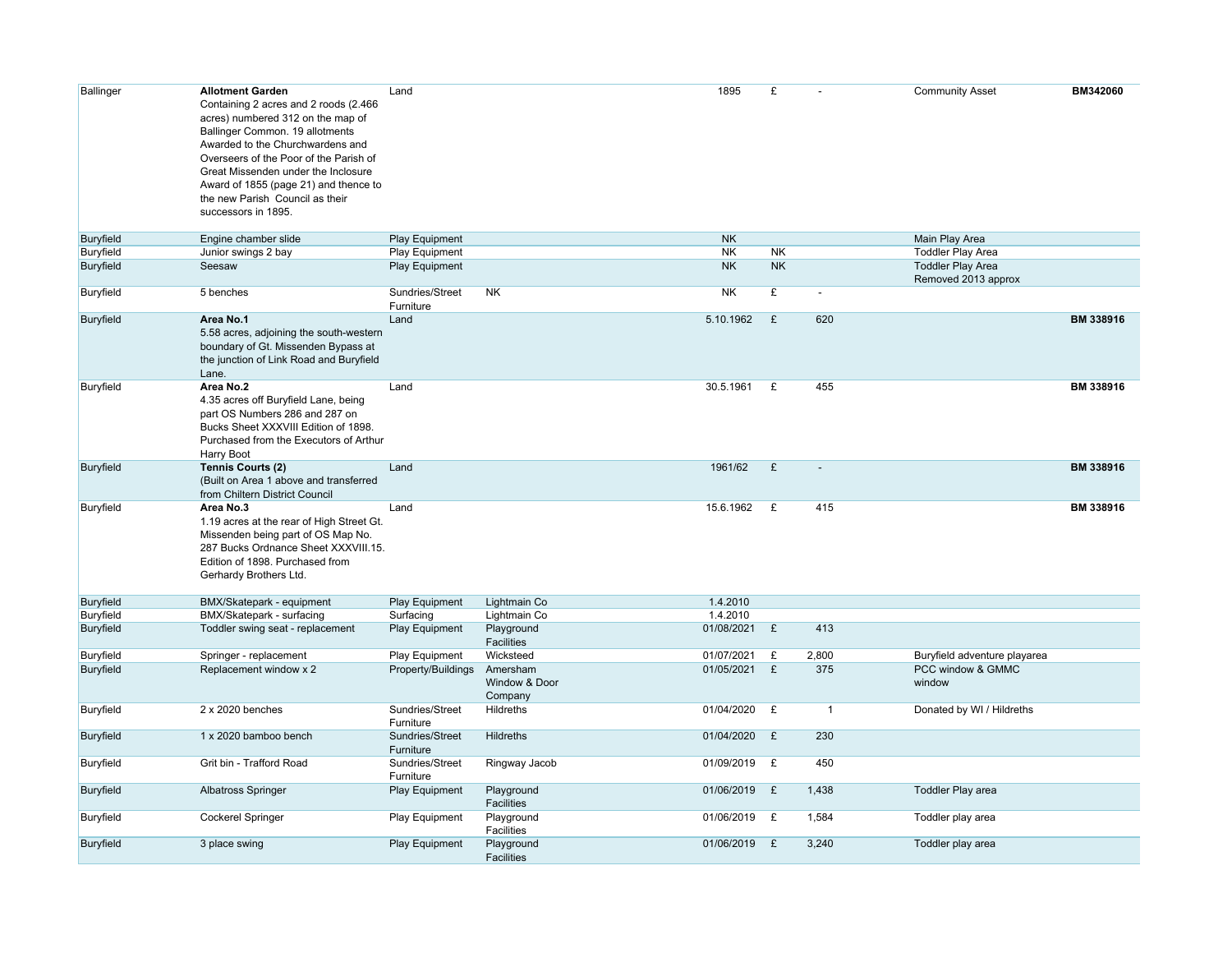| Buryfield                | Playdale log train                                                                                                                                                                                                                                                                                                                                                                                                     | Play Equipment               | Playground<br>Facilities        | 01/06/2019 | £         | 1,853   | Toddler play area                          |
|--------------------------|------------------------------------------------------------------------------------------------------------------------------------------------------------------------------------------------------------------------------------------------------------------------------------------------------------------------------------------------------------------------------------------------------------------------|------------------------------|---------------------------------|------------|-----------|---------|--------------------------------------------|
| Buryfield                | Toddler multiplay 'Glenduckie"                                                                                                                                                                                                                                                                                                                                                                                         | Play Equipment               | Playground<br><b>Facilities</b> | 01/06/2019 | £         | 18,517  | <b>Toddler Play area</b>                   |
| Buryfield                | Storytelling chair                                                                                                                                                                                                                                                                                                                                                                                                     | Play Equipment               | Playground<br>Facilities        | 01/06/2019 | £         | 484     | Toddler Play area                          |
| Buryfield                | 2 x wooden mushrooms                                                                                                                                                                                                                                                                                                                                                                                                   | Play Equipment               | Playground<br>Facilities        | 01/06/2019 | £         | 228     | <b>Toddler Play area</b>                   |
| Buryfield                | Commemorative stone                                                                                                                                                                                                                                                                                                                                                                                                    | Sundries/Street<br>Furniture | Abingdon Stone &<br>Marble      | Jun-16     | £         | 600     |                                            |
| Buryfield                | Litter bin - anti vandal                                                                                                                                                                                                                                                                                                                                                                                               | Sundries/Street<br>Furniture | Wybone                          | Feb-15     | £         | 445     |                                            |
| Buryfield                | BMX/Skatepark - equipment                                                                                                                                                                                                                                                                                                                                                                                              | Play Equipment               | Lightmain Co                    | May-13     | £         | 2,700   |                                            |
| Buryfield                | Litter bin                                                                                                                                                                                                                                                                                                                                                                                                             | Sundries/Street<br>Furniture |                                 | 2013       | £         | 220     |                                            |
| Buryfield                | Disabled cradle swing                                                                                                                                                                                                                                                                                                                                                                                                  | <b>Play Equipment</b>        |                                 | 2010       |           |         | Main Play Area                             |
| Buryfield                | 2 bay junior swing                                                                                                                                                                                                                                                                                                                                                                                                     | <b>Play Equipment</b>        |                                 | 2008       | £         | 1,678   | Main Play Area                             |
| Buryfield                | 3 picnic tables                                                                                                                                                                                                                                                                                                                                                                                                        | <b>Play Equipment</b>        | Playdale                        | 2007       | £         | 1,500   | Main Play Area                             |
| Buryfield                | Speedway roundabout                                                                                                                                                                                                                                                                                                                                                                                                    | Play Equipment               | Wicksteed                       | 2004       | £         | 5,612   | <b>Toddler Play Area</b>                   |
| Buryfield                | Storm multiplay system                                                                                                                                                                                                                                                                                                                                                                                                 | Play Equipment               | Wicksteed                       | 2004       | £         | 10,215  | <b>Toddler Play Area</b>                   |
| Buryfield                | Aerial runway                                                                                                                                                                                                                                                                                                                                                                                                          | Play Equipment               |                                 | 1993       |           |         | Main Play Area                             |
| Buryfield                | 2 Balance beams                                                                                                                                                                                                                                                                                                                                                                                                        | Play Equipment               |                                 | 1993       |           |         | Main Play Area                             |
| Buryfield                | <b>Balance walk</b>                                                                                                                                                                                                                                                                                                                                                                                                    | Play Equipment               |                                 | 1993       |           |         | Main Play Area                             |
| Buryfield                | Chain walk                                                                                                                                                                                                                                                                                                                                                                                                             | <b>Play Equipment</b>        |                                 | 1993       |           |         | Main Play Area                             |
| Buryfield                | Crosthwaite tower                                                                                                                                                                                                                                                                                                                                                                                                      | <b>Play Equipment</b>        |                                 | 1993       |           |         | Main Play Area                             |
| Buryfield                | 3 Log walks                                                                                                                                                                                                                                                                                                                                                                                                            | Play Equipment               |                                 | 1993       |           |         | Main Play Area                             |
| Buryfield                | Spring animal redrunner                                                                                                                                                                                                                                                                                                                                                                                                | Play Equipment               |                                 | 1993       |           |         | Main Play Area                             |
| Buryfield                | Spring crazy daisy                                                                                                                                                                                                                                                                                                                                                                                                     | Play Equipment               |                                 | 1993       |           |         | Main Play Area                             |
|                          |                                                                                                                                                                                                                                                                                                                                                                                                                        |                              |                                 |            |           |         | <b>Removed April 2012</b>                  |
| Buryfield                | Swinging steps                                                                                                                                                                                                                                                                                                                                                                                                         | <b>Play Equipment</b>        |                                 | 1993       |           |         | Main Play Area                             |
| Buryfield                | Tram tracks                                                                                                                                                                                                                                                                                                                                                                                                            | Play Equipment               |                                 | 1993       |           |         | Main Play Area                             |
| Buryfield                | Cradle swing 2 seat                                                                                                                                                                                                                                                                                                                                                                                                    | <b>Play Equipment</b>        |                                 | 1993       |           | 4000??? | Toddler Play Area Removed 2019             |
| Buryfield                | 2 cradle swings                                                                                                                                                                                                                                                                                                                                                                                                        | Play Equipment               |                                 | 1991       | <b>NK</b> |         | Toddler Play Area Removed 2019             |
| Buryfield                | <b>Great Missenden Memorial Centre</b>                                                                                                                                                                                                                                                                                                                                                                                 | Property/Buildings           |                                 | 1972       | £         | 37,600  | <b>BM 338916</b>                           |
| <b>Chequers Lane</b>     | Parcel of land numbered 60 on the map Land                                                                                                                                                                                                                                                                                                                                                                             |                              |                                 | 1895       | £         |         | <b>Community Asset</b><br><b>BM 342053</b> |
| Clare Road/Wycombe       | of Prestwood Common and Kiln<br>Common containing 2 acres and two<br>roods (2.519 acres) (Also appears on<br>Bucks OS Map Sheet XXXV111 14 of<br>1968 and on the 1898 OS of 1898<br>numbered 931.<br>Awarded to the Churchwardens and<br>Overseers of the Poor of the Parish<br>under the Inclosure Award of 19th July<br>1855 and thence in 1895 to Great<br>Missenden Parish Council as their<br>successors.<br>Seat | Sundries/Street              |                                 | 2002       |           |         |                                            |
| Road Junction            |                                                                                                                                                                                                                                                                                                                                                                                                                        | Furniture                    |                                 |            |           |         |                                            |
| Firestation, High Street | Seat                                                                                                                                                                                                                                                                                                                                                                                                                   | Sundries/Street              |                                 | <b>NK</b>  |           |         |                                            |
|                          |                                                                                                                                                                                                                                                                                                                                                                                                                        | Furniture                    |                                 |            |           |         |                                            |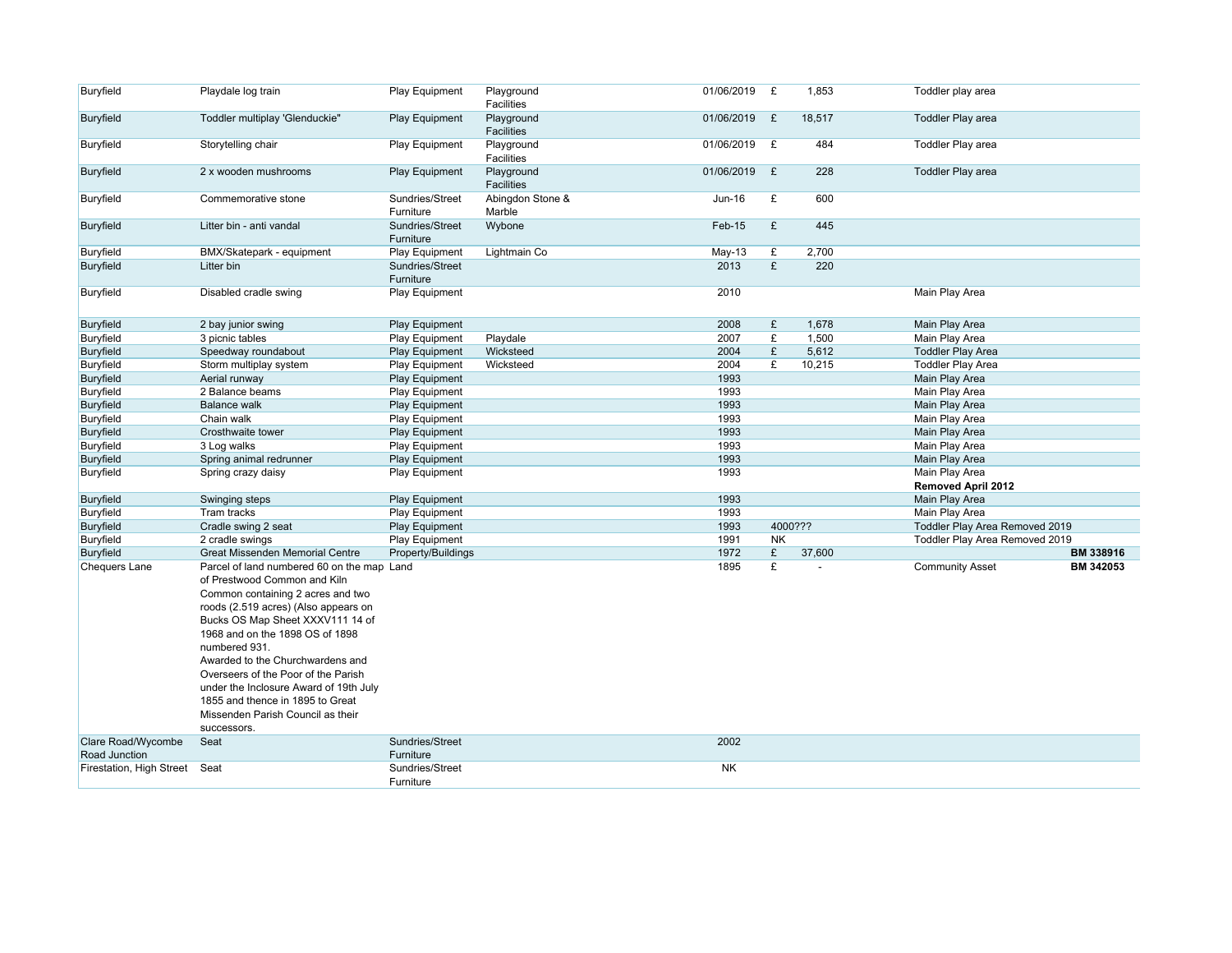| Frith Hill                                     | Parcel of land numbered 227 on the<br>map of Frith Hill and No.1233 on OS<br>map, containing 5.041 acres awarded to<br>the Churchwardens and Overseers of<br>the Poor of the Parish under the<br>Inclosure Award of 1855 and thence to<br>the Parish Council as their successors<br>in 1895. | Land                         |                       |              |   |                | <b>Community Asset.</b><br>Now rented out as two<br>grazing plots.                                                                                                                                                                                                                                                                                                                                                                                                                                                                                                                  | BM 342061        |
|------------------------------------------------|----------------------------------------------------------------------------------------------------------------------------------------------------------------------------------------------------------------------------------------------------------------------------------------------|------------------------------|-----------------------|--------------|---|----------------|-------------------------------------------------------------------------------------------------------------------------------------------------------------------------------------------------------------------------------------------------------------------------------------------------------------------------------------------------------------------------------------------------------------------------------------------------------------------------------------------------------------------------------------------------------------------------------------|------------------|
| Green Lane (Nr Andlows Dog Waste Bins<br>Farm) | 45L bin (Bin 189)                                                                                                                                                                                                                                                                            | Sundries/Street<br>Furniture | CDC<br>Invoice 110566 | 23.8.2013    |   |                |                                                                                                                                                                                                                                                                                                                                                                                                                                                                                                                                                                                     |                  |
| <b>Greenlands Lane</b>                         | Allotment Garden comprising 16 plots,<br>and adjacent land previously used for<br>grazing, now an ad hoc football pitch.                                                                                                                                                                     | Land                         |                       | Leased       | £ |                | Land is rented from Trustees<br>of Stoke Mandeville and other<br>Parishes Charity under an<br>Agreement dated 2006.                                                                                                                                                                                                                                                                                                                                                                                                                                                                 |                  |
| Greenlands Lane                                | Concrete storage building measuring<br>27'x17'                                                                                                                                                                                                                                               | Property/Buildings           |                       | 4.5.2006     | £ |                | Gifted to GMPC by<br><b>Prestwood Gardening</b><br>Society. Included on valuation<br>Nov 2016                                                                                                                                                                                                                                                                                                                                                                                                                                                                                       |                  |
| High St, Gt. Missenden                         | Brick lock-up                                                                                                                                                                                                                                                                                | Property/Buildings           |                       | <b>NK</b>    |   |                |                                                                                                                                                                                                                                                                                                                                                                                                                                                                                                                                                                                     |                  |
| High St, Gt. Missenden                         | <b>Stone Planter</b>                                                                                                                                                                                                                                                                         | Sundries/Street<br>Furniture |                       | 2002         | £ | 2,700          |                                                                                                                                                                                                                                                                                                                                                                                                                                                                                                                                                                                     |                  |
| Lawn Cemetery                                  | 2 Seats                                                                                                                                                                                                                                                                                      | Sundries/Street<br>Furniture |                       | 1995, 1998   |   |                |                                                                                                                                                                                                                                                                                                                                                                                                                                                                                                                                                                                     |                  |
| Lawn Cemetery                                  | Seat                                                                                                                                                                                                                                                                                         | Sundries/Street<br>Furniture |                       | 2000         |   |                |                                                                                                                                                                                                                                                                                                                                                                                                                                                                                                                                                                                     |                  |
| <b>Link Road</b>                               | <b>Wooden Bus Shelter</b>                                                                                                                                                                                                                                                                    | Sundries/Street<br>Furniture |                       | <b>NK</b>    |   |                |                                                                                                                                                                                                                                                                                                                                                                                                                                                                                                                                                                                     |                  |
| London Road                                    | Parcel of land on the south west side of Land<br>London Road, Little Kingshill,<br>containing approximately 2.00 acres<br>acquired in 1980 by an exchange of<br>land belonging to the Parish Council,<br>adjacent to Buryfield, with Bucks<br>County Council.                                |                              |                       | 07.07.1980 £ |   |                | Community Asset.<br>It was originally given over to<br>allotments until the mid<br>1990's but due to falling<br>demand was then to be<br>leased to The Misbourne<br>School, but despite extensive<br>searches both at the PC and<br>the Misbourne School, no<br>formal lease has ever been<br>found. As at the date of<br>registration at the LRO<br>(September 2008) the land<br>was incorporated into the<br>school playing fields but<br>without any form of visual<br>delineation or indication of<br>ownership. Licence in place<br>2017 between Misbourne<br>School and GMPC. | BM 338852        |
| <b>Lovell Estate</b>                           | Various small parcels of land in<br>Prestwood in the "Lovell Estate". See<br>map appended to Conveyance.                                                                                                                                                                                     | Land                         |                       | 17.5.1994    | E | $\overline{a}$ |                                                                                                                                                                                                                                                                                                                                                                                                                                                                                                                                                                                     | <b>BM 199177</b> |
| Martinsend Lane                                | Seat                                                                                                                                                                                                                                                                                         | Sundries/Street<br>Furniture |                       | <b>NK</b>    |   |                |                                                                                                                                                                                                                                                                                                                                                                                                                                                                                                                                                                                     |                  |
| Miscellaneous                                  | 9 bracket lamps                                                                                                                                                                                                                                                                              | Sundries/Street<br>Furniture |                       | <b>NK</b>    |   |                |                                                                                                                                                                                                                                                                                                                                                                                                                                                                                                                                                                                     |                  |
| <b>Miscellaneous</b>                           | 13 lamp posts                                                                                                                                                                                                                                                                                | Sundries/Street<br>Furniture |                       | <b>NK</b>    |   |                |                                                                                                                                                                                                                                                                                                                                                                                                                                                                                                                                                                                     |                  |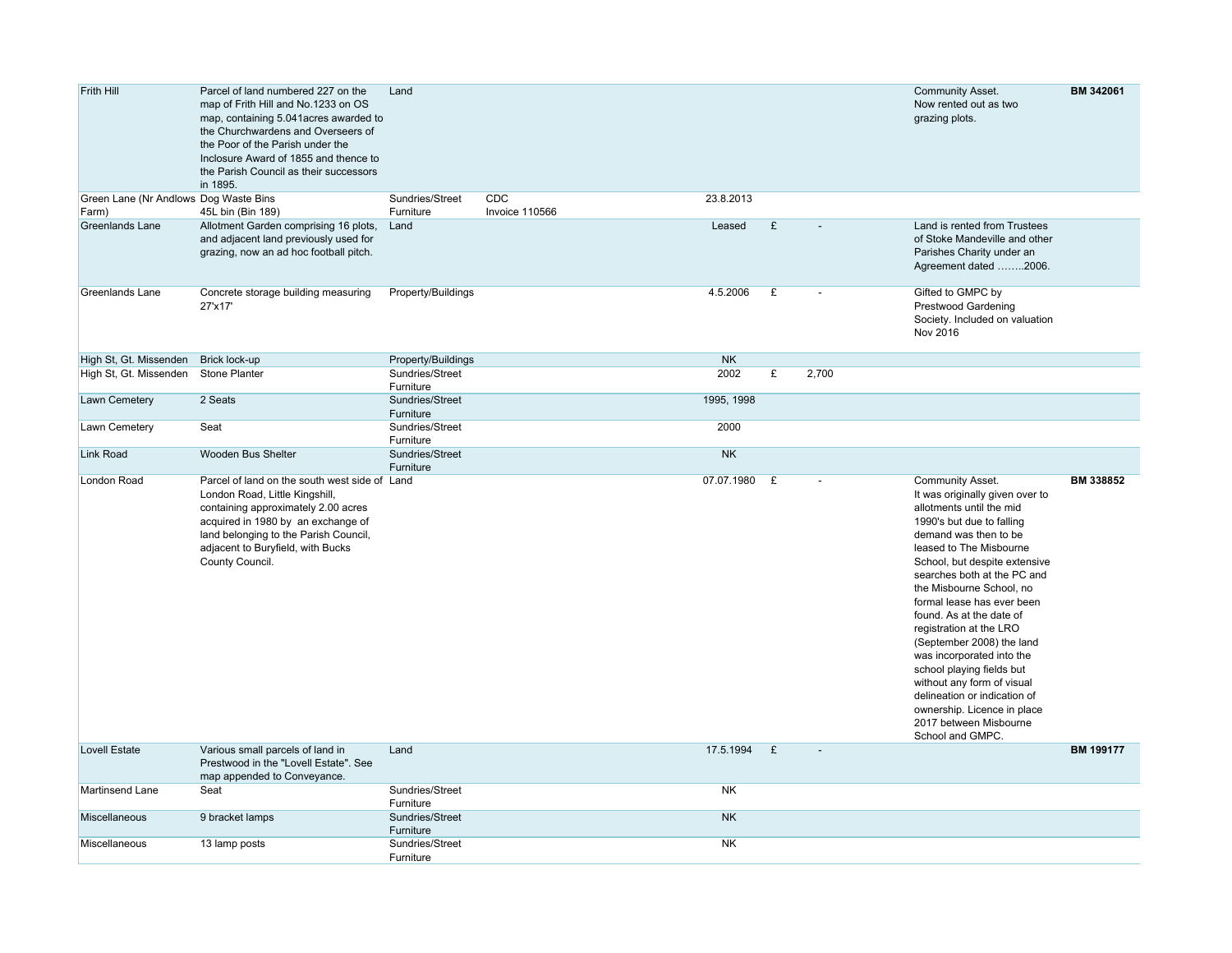| Miscellaneous        | 9 column lamps                                                                                                                                                                                                                                                                                                                                                      | Sundries/Street<br>Furniture |                                      | <b>NK</b>          |   |       |                                                                                     |           |
|----------------------|---------------------------------------------------------------------------------------------------------------------------------------------------------------------------------------------------------------------------------------------------------------------------------------------------------------------------------------------------------------------|------------------------------|--------------------------------------|--------------------|---|-------|-------------------------------------------------------------------------------------|-----------|
| Miscellaneous        | 69 street lamps                                                                                                                                                                                                                                                                                                                                                     | Sundries/Street<br>Furniture |                                      | NK                 |   |       |                                                                                     |           |
| Miscellaneous        | Replacement street lights                                                                                                                                                                                                                                                                                                                                           | Sundries/Street<br>Furniture |                                      | July & Aug<br>2013 | £ | 844   | Sparkx & Forde & McHugh                                                             |           |
| Miscellaneous        | LED streetlight replacement                                                                                                                                                                                                                                                                                                                                         | Sundries/Street<br>Furniture | Sparkx                               | 01/04/2020         | £ | 543   |                                                                                     |           |
| <b>Miscellaneous</b> | Replacement street light                                                                                                                                                                                                                                                                                                                                            | Sundries/Street<br>Furniture |                                      | $Jun-14$           | £ | 1,025 | Sparkx                                                                              |           |
| Nairdwood Lane       | Dog Waste Bin                                                                                                                                                                                                                                                                                                                                                       | Sundries/Street<br>Furniture | CDC                                  | $May-15$           |   |       |                                                                                     |           |
| Nairdwood Lane       | <b>Allotments</b><br>Parcel of land containing 3.519 acres<br>numbered 108 on the map of<br>Prestwood Common and Kiln Common<br>and No.991 on the OS map.<br>Awarded to the Churchwardens and<br>Overseers of the poor of Great<br>Missenden under the Great Missenden<br>Inclosure Award dated 19th July 1855<br>and thence to GMPC as their sucessors<br>in 1895. | Land                         |                                      | 1895               | £ |       | <b>Community Asset</b><br>Rented out as an Allotment<br>Garden comprising 34 plots. | BM 340716 |
| Nairdwood Lane       | <b>Common Land</b><br>4.936 acres of land numbered 107 on<br>the map of Prestwood Common and<br>Kiln Common.<br>Awarded to the Churchwardens and<br>Overseers of the poor of the Parish of<br>Great Missenden under the Great<br>Missenden Inclosure Award of 19th July<br>1855 and thence to the Parish Council<br>as their successors in 1895.                    | Land                         |                                      | 1895               | £ |       | <b>Community Asset</b>                                                              | BM 340716 |
| Parish Office        | 65 sets Christmas Lights                                                                                                                                                                                                                                                                                                                                            | Office Equipment             |                                      | Various            |   |       | Gifted by GMPC to GMCG<br>2012                                                      |           |
| Parish Office        | <b>Misc. Equipment</b><br>LG Surface fridge                                                                                                                                                                                                                                                                                                                         | Office Equipment             |                                      | <b>NK</b>          |   |       |                                                                                     |           |
| Parish Office        | <b>Misc. Equipment</b><br>Commercial "hoover"                                                                                                                                                                                                                                                                                                                       | <b>Office Equipment</b>      |                                      | <b>NK</b>          |   |       | Disposed                                                                            |           |
| Parish Office        | <b>Furniture</b><br>One wooden table                                                                                                                                                                                                                                                                                                                                | Office Equipment             |                                      | NK                 |   |       |                                                                                     |           |
| Parish Office        | <b>Filing Cabinet</b><br>2x Sentry 2 drawer fire-proof                                                                                                                                                                                                                                                                                                              | Office Equipment             |                                      | <b>NK</b>          |   |       |                                                                                     |           |
| Parish Office        | <b>Filing Cabinet</b><br>1x 2 drawer steel                                                                                                                                                                                                                                                                                                                          | Office Equipment             |                                      | NK                 |   |       |                                                                                     |           |
| Parish Office        | <b>Filing Cabinet</b><br>2x 3 drawer steel                                                                                                                                                                                                                                                                                                                          | <b>Office Equipment</b>      |                                      | <b>NK</b>          |   |       |                                                                                     |           |
| Parish Office        | <b>Filing Cabinet</b><br>1x wooden 3 drawer                                                                                                                                                                                                                                                                                                                         | Office Equipment             |                                      | <b>NK</b>          |   |       |                                                                                     |           |
| Parish Office        | UPVC windows and doors                                                                                                                                                                                                                                                                                                                                              | Property/Buildings           | Amersham<br>Window & Door<br>Company | 31.10.17           | £ | 2.444 |                                                                                     |           |
| Parish Office        | <b>Misc Equipment</b><br>Paper shredder                                                                                                                                                                                                                                                                                                                             | Office Equipment             | Ryman                                | 29.03.18           | £ | 196   |                                                                                     |           |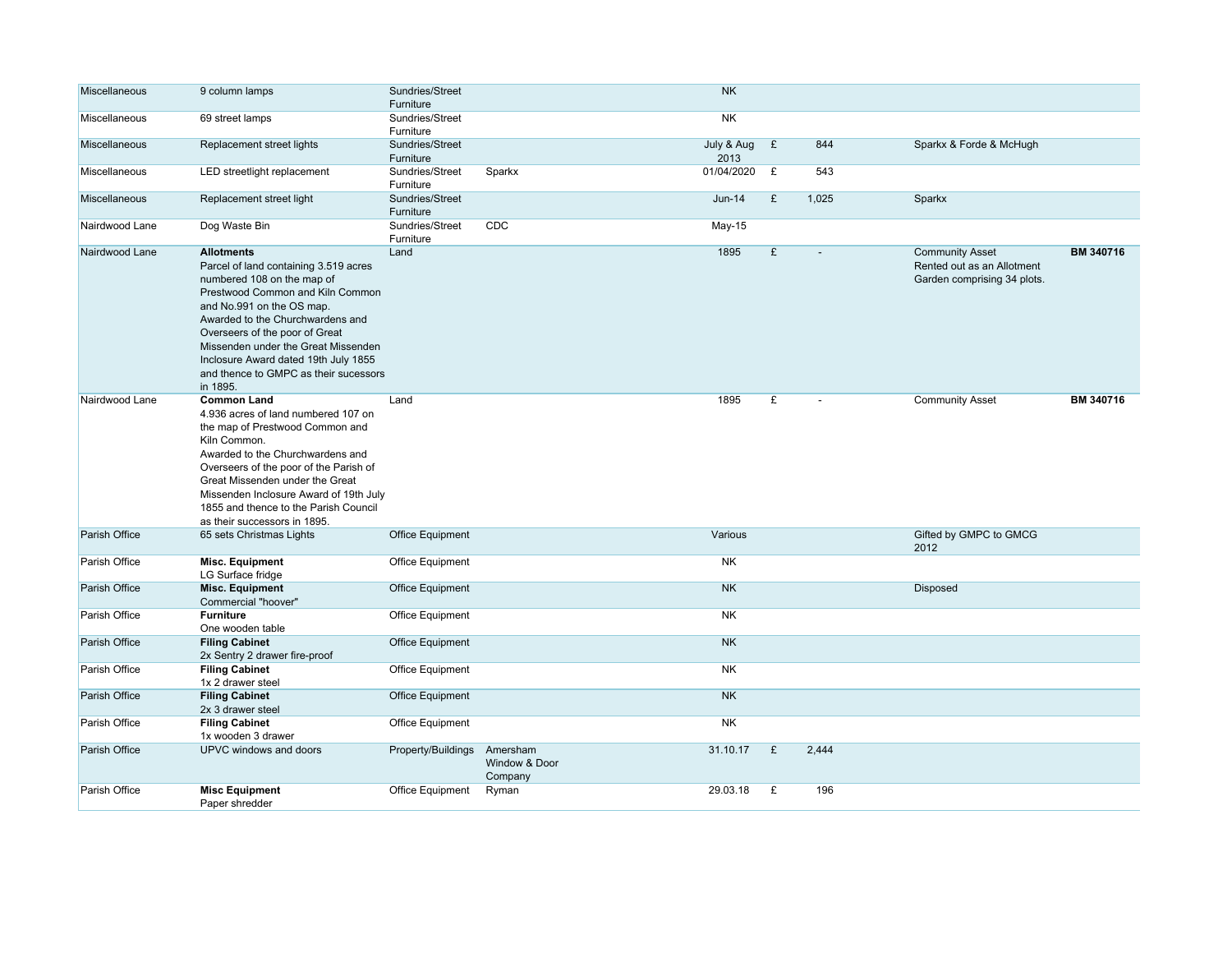| Parish Office | <b>Office Equipment</b><br>Dell Latitude 5480 laptop computer<br>BKRXMH2Dell WD15 docking station,<br>Buffalo external USB DVD reader/writer | Office Equipment             | Landaur                          | 22.03.18   | £            | 798   |                          |
|---------------|----------------------------------------------------------------------------------------------------------------------------------------------|------------------------------|----------------------------------|------------|--------------|-------|--------------------------|
| Parish Office | Venetian blinds                                                                                                                              | Office Equipment             | <b>Hillarys Blinds</b>           | 21.5.2009  | £            | 424   | Disposed                 |
| Parish Office | <b>Misc. Equipment</b><br>Speed monitoring device                                                                                            | Office Equipment             | <b>Traffic Technology</b>        | 15.4.2008  | £            | 2,015 |                          |
| Parish Office | <b>Misc. Equipment</b><br>Digi-camera                                                                                                        | Office Equipment             |                                  | 11.8.2008  | £            | 72    |                          |
| Parish Office | <b>Furniture</b><br>12 stacking chairs                                                                                                       | Office Equipment             | <b>Viking Direct</b>             | 11.2.2009  | £            | 303   |                          |
| Parish Office | <b>Misc Equipment</b><br>Moveable YSI VAS, 4 lithium batteries,<br>tamtorque clips, post bracket,<br>tamtorque tool                          | Sundries/Street<br>Furniture | <b>SWARCO</b>                    | 01.03.18   | £            | 3,380 |                          |
| Parish Office | Security alarm - meeting room                                                                                                                | Contents                     | Homeguard                        | 01/12/2021 | £            | 518   |                          |
| Parish Office | Roller blinds x 2 - meeting room                                                                                                             | Contents                     | Blinds2go                        | 01/12/2021 | £            | 80    |                          |
| Parish Office | Henry hoover                                                                                                                                 | Contents                     | <b>Viking Direct</b>             | 01/12/2021 | £            | 158   |                          |
| Parish Office | 2 x swivel office chairs - black                                                                                                             | Contents                     | <b>ABS</b>                       | 01/12/2021 | £            | 396   |                          |
| Parish Office | Kyocera photocopier                                                                                                                          | Contents                     | <b>Swift Digital</b><br>Services | 01/12/2021 | E            | 2,394 |                          |
| Parish Office | Microwave                                                                                                                                    | Contents                     | Costco                           | 01/11/2021 | £            | 64    |                          |
| Parish Office | Speed gun & carry case                                                                                                                       | <b>Miscellaneous</b>         | Amazon                           | 01/08/2021 | £            | 168   |                          |
| Parish Office | Roller blinds x 2                                                                                                                            | Contents                     | Blinds2go                        | 01/08/2021 | £            | 78    |                          |
| Parish Office | TV/Camera/Speaker/trolley                                                                                                                    | Office Equipment             | Playpoint                        | 01/07/2021 | £            | 1,992 |                          |
| Parish Office | External hard drive - replacement                                                                                                            | Office Equipment             | <b>Viking Direct</b>             | 01/06/2021 | £            | 47    |                          |
| Parish Office | Dell Precision M7530 laptop                                                                                                                  | Office Equipment             | Landaur                          | 01/04/2020 | £            | 795   |                          |
| Parish Office | Carpet tiles                                                                                                                                 | Contents                     | <b>DCT UK</b>                    | 01/04/2020 | £            | 1,354 |                          |
| Parish Office | <b>Misc. Equipment</b><br>Display stand                                                                                                      | Office Equipment             | <b>Panel Warehouse</b>           | $May-17$   | £            | 175   |                          |
| Parish Office | <b>Misc. Equipment</b><br>Photocopier- Kyocera Taskalpha<br>3050ci                                                                           | Office Equipment             | <b>Swift Digital</b><br>Services | Aug-14     | £            | 2,200 | Disposed / replaced 2021 |
| Parish Office | <b>Misc. Equipment</b><br><b>MVAS</b> equipment                                                                                              | Sundries/Street<br>Furniture | <b>SWARCO</b>                    | Oct-13     | £            | 5,497 |                          |
| Parish Office | Projector screen                                                                                                                             | Office Equipment             | Given by NDFAS                   | 2015       | £            | 200   |                          |
| Parish Office | <b>Computer Equipment</b><br>Dell computer and screen 3                                                                                      | <b>Office Equipment</b>      | Landaur                          | 2014       | £            | 758   | <b>Disposed</b>          |
| Parish Office | <b>Computer Equipment</b><br>Dell server (00186-091-394-649) and<br>screen etc                                                               | Office Equipment             |                                  | 2011       | £            | 2,100 |                          |
| Parish Office | <b>Furniture</b><br>1 red swivel chair                                                                                                       | Office Equipment             |                                  | 2011       | £            | 99    |                          |
| Parish Office | <b>Filing Cabinet</b><br>1x 6drawer stationery cabinet                                                                                       | Office Equipment             |                                  | 2011       | £            | 90    |                          |
| Parish Office | <b>Filing Cabinet</b><br>1x 2 shelf file cabinet                                                                                             | Office Equipment             |                                  | 2011       | $\mathbf{f}$ | 112   |                          |
| Parish Office | <b>Furniture</b><br>2 large office desks                                                                                                     | Office Equipment             | Nigel King                       | 2010       | £            | 260   |                          |
| Parish Office | <b>Furniture</b><br>One wooden boardroom table                                                                                               | Office Equipment             | <b>Nigel King</b>                | 2010       | £            | 300   |                          |
| Parish Office | Notice Board                                                                                                                                 | Sundries/Street<br>Furniture |                                  | 2006       | £            | 534   | O/S Parish Office        |
| Parish Office | <b>Computer Equipment</b><br>Dell computer and screen 2                                                                                      | Office Equipment             |                                  | 2005       | £            | 1.380 | Disposed                 |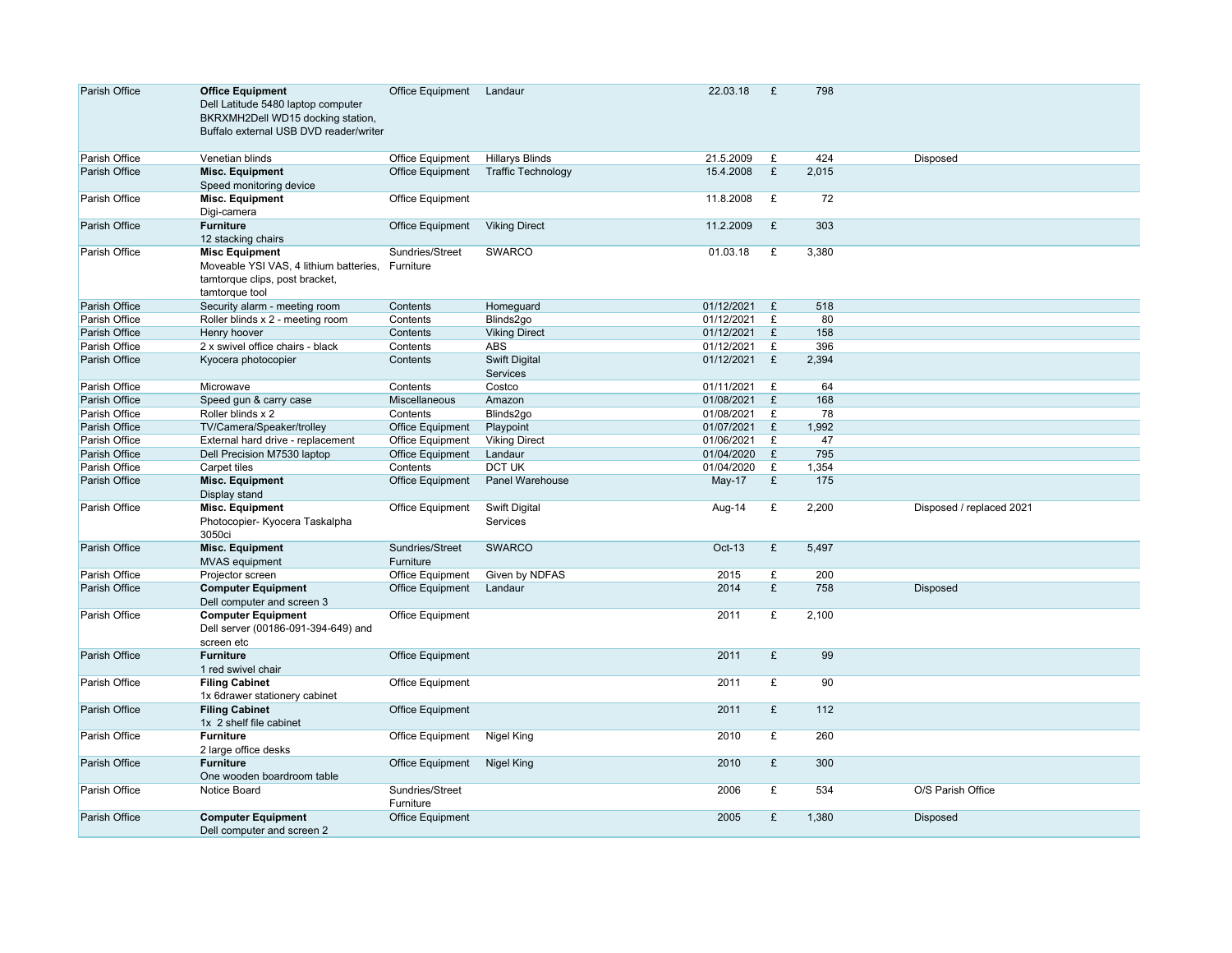| Parish Office           | <b>Misc. Equipment</b><br>Screen projector- Sanyo Proex PLC<br>SW 30 (Discontinued) | Office Equipment             | <b>CCS Media</b>                     | 2005         | £ | 610            |                                                                                                                                                                                                                                                                                 |
|-------------------------|-------------------------------------------------------------------------------------|------------------------------|--------------------------------------|--------------|---|----------------|---------------------------------------------------------------------------------------------------------------------------------------------------------------------------------------------------------------------------------------------------------------------------------|
| Parish Office           | <b>Furniture</b><br>1 blue swivel chair                                             | Office Equipment             |                                      | 2005         | £ | 77             | Disposed 2021                                                                                                                                                                                                                                                                   |
| Parish Office           | <b>Furniture</b><br>1 red swivel chair                                              | Office Equipment             |                                      | 2004         | £ | 90             |                                                                                                                                                                                                                                                                                 |
| Parish Office           | <b>Misc. Equipment</b><br>Paper shredding machine                                   | Office Equipment             |                                      | 2003         | £ | 225            | <b>Disposed</b>                                                                                                                                                                                                                                                                 |
| Parish Office           | <b>Computer Equipment</b><br>Netgear box                                            | Office Equipment             |                                      |              |   |                |                                                                                                                                                                                                                                                                                 |
| Potter Row              | <b>Plot of Land</b><br>2 Roods No. 257 on the Map                                   | Land                         |                                      | <b>NK</b>    |   |                | Community Asset - rented out<br><b>BM 349005</b><br>as allotments<br>and<br><b>BM 349848</b><br>No idea as to what "The Map"<br>(land adjacent<br>is/was, presumably the map<br>of South Heath<br>to "Beeway")<br>Exchanged in 1912 for a<br>parcel of land adjoining<br>No.265 |
| Potter Row              | <b>Plot of Land</b><br>1 Rood 19.75 Poles No. 262 on the<br>Map                     | Land                         |                                      | <b>NK</b>    |   |                | <b>BM 349005</b><br>Community Asset - rented out<br>as allotments<br>and<br>No idea as to what "The Map"<br><b>BM 349848</b><br>is/was, presumably the map<br>(land adjacent<br>of South Heath<br>to "Beeway")                                                                  |
| <b>Potter Row</b>       | <b>Plot of Land</b><br>2 Roods 20.25 Poles, No.265 on the<br>Map                    | Land                         |                                      | <b>NK</b>    |   |                | <b>BM 349005</b><br>Community Asset - rented out<br>as allotments<br>and<br><b>BM 349848</b><br>No idea as to what "The Map"<br>(land adjacent<br>is/was, presumably the map<br>of South Heath<br>to "Beeway")                                                                  |
| Prestwood               | Dog Waste Bin<br>Hangings Lane, Prestwood                                           | Sundries/Street<br>Furniture | CDC                                  | 07.02.18     | £ | 285            |                                                                                                                                                                                                                                                                                 |
| Prestwood               | Notice Board                                                                        | Sundries/Street<br>Furniture |                                      | 2000         | £ | 384            | Prestwood High Street                                                                                                                                                                                                                                                           |
| Prestwood Common        | Sportswall complex<br>Additional grass pitch                                        | Surfacing                    | S & C Slater                         | 08.12.2008   | £ | 6,015          |                                                                                                                                                                                                                                                                                 |
| <b>Prestwood Common</b> | PYCAG building - contents<br>New stackable chairs and trolley                       | Contents                     | <b>Specialised Panel</b><br>Products | 27.4.17      | £ | 840            |                                                                                                                                                                                                                                                                                 |
| Prestwood Common        | Access keypad - PCC                                                                 | Property/Buildings           | AGE                                  | 01/12/2021   | £ | 270            |                                                                                                                                                                                                                                                                                 |
| Prestwood Common        | Alarm sounder - replacement                                                         | Property/Buildings           | <b>AAA Security</b>                  | 01/05/2021   | £ | 219            |                                                                                                                                                                                                                                                                                 |
| Prestwood Common        | Metal grill for window                                                              | Property/Buildings           | <b>DSM Fabrication</b>               | 01/04/2021   | £ | 474            |                                                                                                                                                                                                                                                                                 |
| <b>Prestwood Common</b> | $2 \times 2020$ benches                                                             | Sundries/Street<br>Furniture | <b>Hildreths</b>                     | 01/04/2020   | E | $\overline{1}$ | Donated by Hildreths                                                                                                                                                                                                                                                            |
| Prestwood Common        | Security access keypad - replacement -<br>PCC building                              | Property/Buildings           | AGE                                  | 01/04/2020   | £ | 345            |                                                                                                                                                                                                                                                                                 |
| Prestwood Common        | <b>Prestwood Community Centre</b><br>2 magnetic locks                               | Miscellaneous                | Lamps & Tubes                        | 08/05/2017 £ |   | 913            |                                                                                                                                                                                                                                                                                 |
| Prestwood Common        | PYCAG building - contents<br>Misc items for kitchen etc                             | Contents                     | Various                              | May-17       | £ | 504            |                                                                                                                                                                                                                                                                                 |
| Prestwood Common        | PYCAG building - access control locks                                               | Contents                     | Lamps & Tubes                        | May-17       | £ | 913            |                                                                                                                                                                                                                                                                                 |
| Prestwood Common        | PYCAG building - contents<br>Sofas - 5 pcs - £300 each                              | Contents                     |                                      | Apr-17       | £ | 1,500          | Items acquired by pc when it<br>took over the PCC building<br>from PYCAG from 1.4.17.<br>Costs estimated for insurance<br>purposes                                                                                                                                              |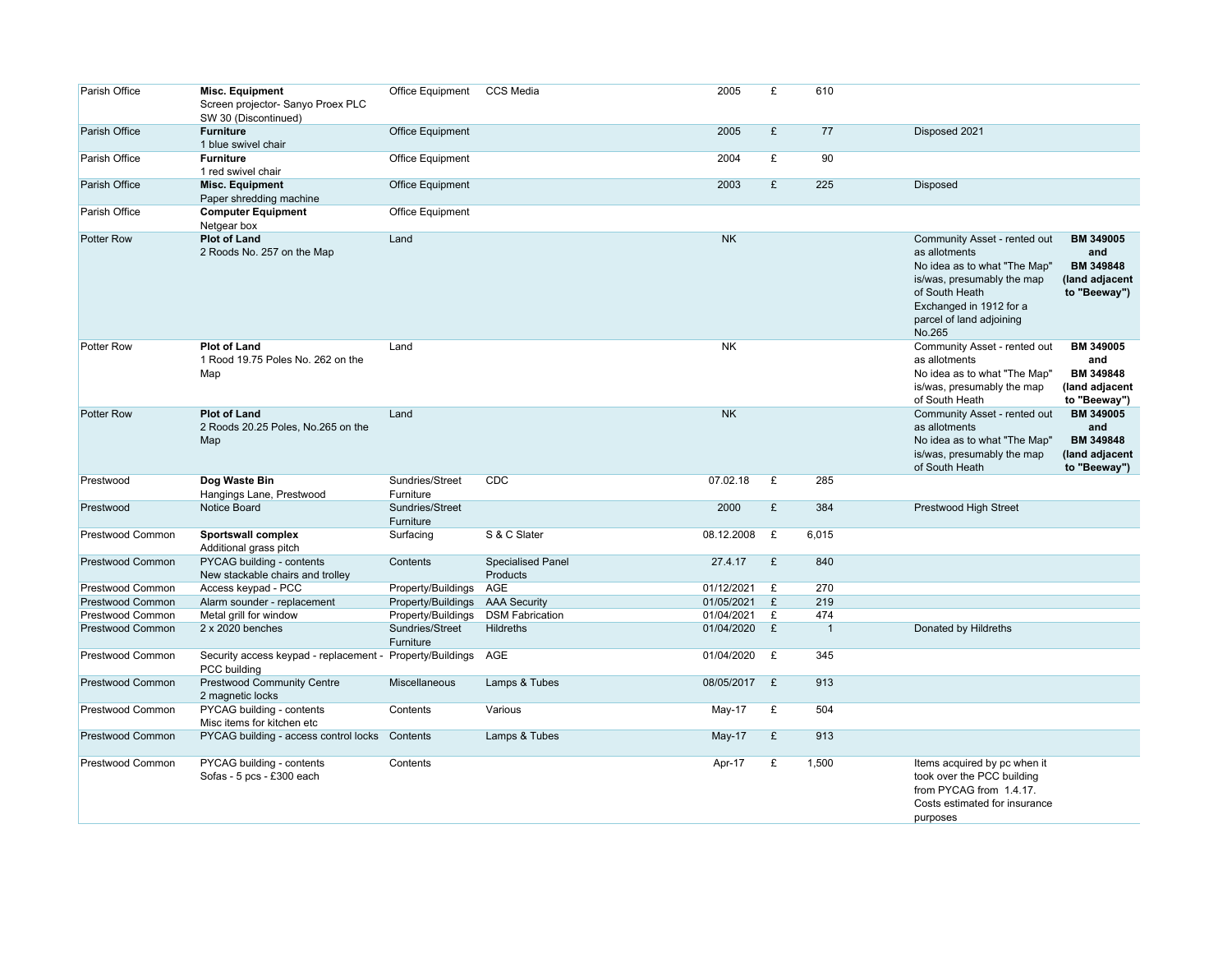| Prestwood Common | PYCAG building - contents<br>Red chairs - 5 pcs - £70 each             | Contents                     | Apr-17   | £ | 350 | Items acquired by pc when it<br>took over the PCC building<br>from PYCAG from 1.4.17.<br>Costs estimated for insurance<br>purposes |
|------------------|------------------------------------------------------------------------|------------------------------|----------|---|-----|------------------------------------------------------------------------------------------------------------------------------------|
| Prestwood Common | PYCAG building - contents<br>Coffee tables - 5 pcs - £16 each          | Contents                     | Apr-17   | £ | 80  | Items acquired by pc when it<br>took over the PCC building<br>from PYCAG from 1.4.17.<br>Costs estimated for insurance<br>purposes |
| Prestwood Common | PYCAG building - contents<br>Pool table - mobile                       | Contents                     | Apr-17   | £ | 500 | Items acquired by pc when it<br>took over the PCC building<br>from PYCAG from 1.4.17.<br>Costs estimated for insurance<br>purposes |
| Prestwood Common | PYCAG building - contents<br>Table tennis table - folding              | Contents                     | Apr-17   | £ | 400 | Items acquired by pc when it<br>took over the PCC building<br>from PYCAG from 1.4.17.<br>Costs estimated for insurance<br>purposes |
| Prestwood Common | PYCAG building - contents<br>Folding tables -7 pcs £80 each            | Contents                     | Apr-17   | £ | 560 | Items acquired by pc when it<br>took over the PCC building<br>from PYCAG from 1.4.17.<br>Costs estimated for insurance<br>purposes |
| Prestwood Common | PYCAG building - contents<br>Stackable chairs - 23 pcs - £25 each      | Contents                     | Apr-17   | £ | 575 | Items acquired by pc when it<br>took over the PCC building<br>from PYCAG from 1.4.17.<br>Costs estimated for insurance<br>purposes |
| Prestwood Common | PYCAG building - contents<br>Grey lockable cupboard in storage<br>room | Contents                     | Apr-17   | £ | 150 | Items acquired by pc when it<br>took over the PCC building<br>from PYCAG from 1.4.17.<br>Costs estimated for insurance<br>purposes |
| Prestwood Common | PYCAG building - contents<br>Kitchen - fridge                          | Contents                     | Apr-17   | £ | 170 | Items acquired by pc when it<br>took over the PCC building<br>from PYCAG from 1.4.17.<br>Costs estimated for insurance<br>purposes |
| Prestwood Common | PYCAG building - contents<br>Kitchen - cooker                          | Contents                     | Apr-17   | £ | 200 | Items acquired by pc when it<br>took over the PCC building<br>from PYCAG from 1.4.17.<br>Costs estimated for insurance<br>purposes |
| Prestwood Common | PYCAG building - contents<br>Wifi router                               | Contents                     | Apr-17   | £ | 50  | Items acquired by pc when it<br>took over the PCC building<br>from PYCAG from 1.4.17.<br>Costs estimated for insurance<br>purposes |
| Prestwood Common | PYCAG building - contents<br>Baby changing table                       | Contents                     | Apr-17   | £ | 100 | Items acquired by pc when it<br>took over the PCC building<br>from PYCAG from 1.4.17.<br>Costs estimated for insurance<br>purposes |
| Prestwood Common | Litter bin - anti vandal                                               | Sundries/Street<br>Furniture | $Jun-13$ | £ | 437 |                                                                                                                                    |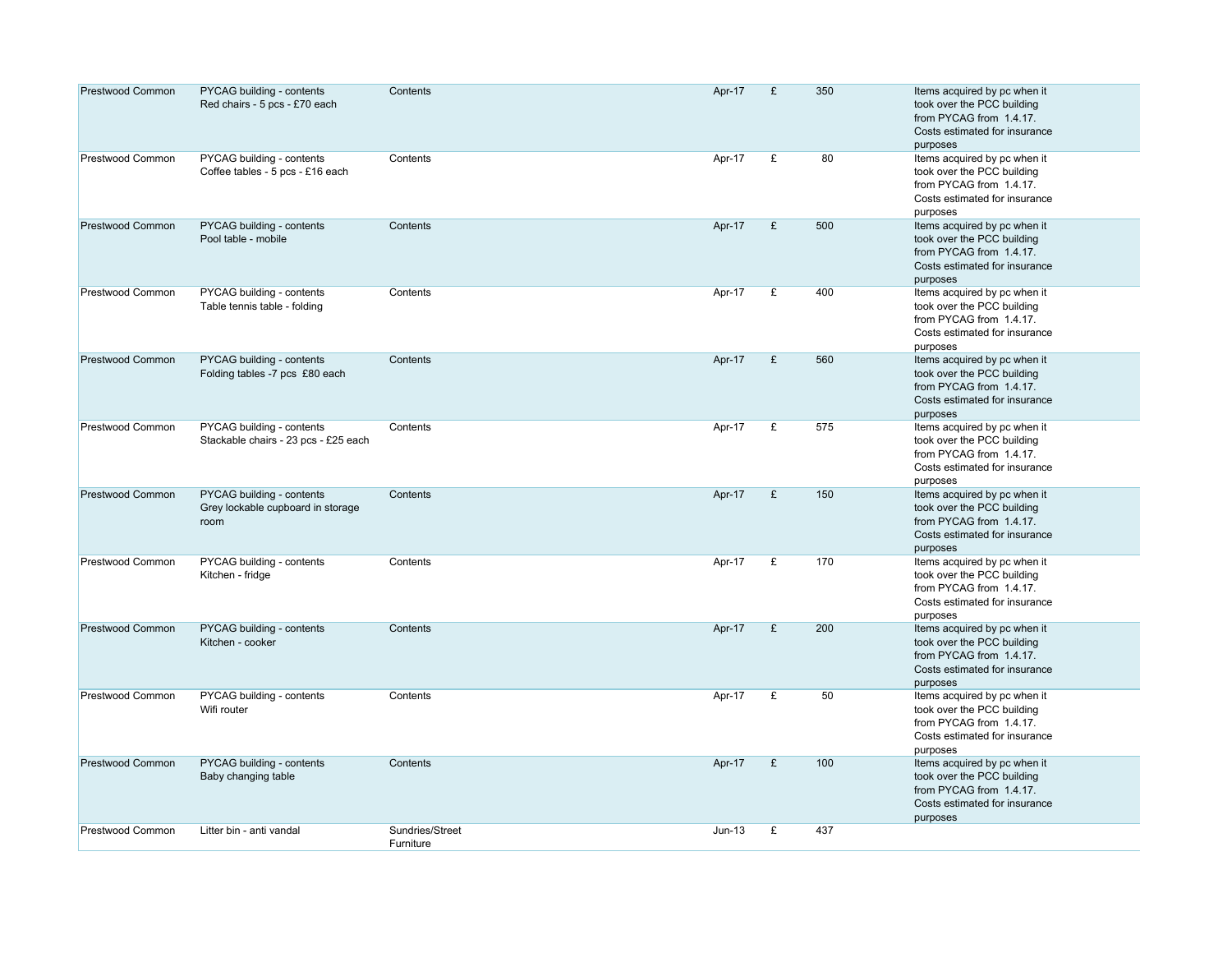| <b>Prestwood Common</b>               | Litter bin                                                                                                                                                     | Sundries/Street<br>Furniture |                               | 2013       | £            | 220            |                                                    |
|---------------------------------------|----------------------------------------------------------------------------------------------------------------------------------------------------------------|------------------------------|-------------------------------|------------|--------------|----------------|----------------------------------------------------|
| Prestwood Common                      | PYCAG building                                                                                                                                                 | Property/Buildings           |                               | 2012       |              |                |                                                    |
| <b>Prestwood Common</b>               | Sportswall complex<br>Football net, basketball board and net.<br>flanked by two wooden wall side pieces                                                        | <b>Play Equipment</b>        | Playdale                      | 2005       | £            | 8,041          |                                                    |
| Prestwood Common                      | Sportswall complex<br>Steel domed "Rekk"shelter                                                                                                                | Play Equipment               | Rekk                          | 2005       | £            | 14,895         |                                                    |
| <b>Prestwood Common</b>               | Sportswall complex<br>Artificial grass pitch approx 144 sq yds.                                                                                                | Surfacing                    |                               | 2005       | £            | 5,795          |                                                    |
| <b>Prestwood Common</b>               | Sportswall complex<br>2 floodlights on steel columns (Reduced<br>to one by vandalism and not replaced)                                                         | Play Equipment               | <b>Floodlighting Ltd</b>      | 2005       | £            | 2,810          |                                                    |
| Prestwood Common                      | <b>LED</b> floodlight                                                                                                                                          | Sundries/Street<br>Furniture |                               |            | £            | 543            |                                                    |
| <b>Prestwood Recreation</b><br>Ground | 2 steel seats                                                                                                                                                  | <b>Play Equipment</b>        | Safe and Sound<br>Playgrounds | 09.02.2009 | £            | 1,172          |                                                    |
| <b>Prestwood Recreation</b><br>Ground | 2 bay kiddies swing cradle seats                                                                                                                               | <b>Play Equipment</b>        | Kompan                        | 21.7.2007  | £            | 1,868          | Cost and installation values<br>shown under 'Cost' |
| <b>Prestwood Recreation</b><br>Ground | Blazer bouncing ride-on                                                                                                                                        | <b>Play Equipment</b>        | Kompan                        | 21.7.2007  | £            | 2,145          | Cost and installation values<br>shown under 'Cost' |
| <b>Prestwood Recreation</b><br>Ground | Circuit Red playtower and slides                                                                                                                               | <b>Play Equipment</b>        | Kompan                        | 21.7.2007  | £            | 6,810          | Cost and installation values<br>shown under 'Cost' |
| <b>Prestwood Recreation</b><br>Ground | Supernova low level roundabout                                                                                                                                 | Play Equipment               | Kompan                        | 21.7.2007  | £            | 3,380          | Cost and installation values<br>shown under 'Cost' |
| <b>Prestwood Recreation</b><br>Ground | Play 360-Custom<br>playtower/ladder/slides etc                                                                                                                 | <b>Play Equipment</b>        | Kompan                        | 21.7.2007  | £            | 15,140         | Cost and installation values<br>shown under 'Cost' |
| Prestwood Recreation                  | 2 bay swing-older children                                                                                                                                     | <b>Play Equipment</b>        | Kompan                        | 21.7.2007  | £            | 1,720          | Cost and installation values                       |
| <b>Prestwood Recreation</b><br>Ground | "Spica" single person "roundabout X2                                                                                                                           | <b>Play Equipment</b>        | Kompan                        | 21.7.2007  | $\mathbf{E}$ | 2,160          | Cost and installation values<br>shown under 'Cost' |
| <b>Prestwood Recreation</b><br>Ground | Steel Queensgate seat X2                                                                                                                                       | <b>Play Equipment</b>        | Kompan                        | 21.7.2007  | £            | 940            | Cost and installation values<br>shown under 'Cost' |
| <b>Prestwood Recreation</b><br>Ground | Dorado                                                                                                                                                         | <b>Play Equipment</b>        | Kompan                        | 21.7.2007  | £            | 8,640          | Cost and installation values<br>shown under 'Cost' |
| <b>Prestwood Recreation</b><br>Ground | Picnic bench-"Winer Diner"                                                                                                                                     | Play Equipment               | Kompan                        | 21.7.2007  | £            | 1,260          | Cost and installation values<br>shown under 'Cost' |
| <b>Prestwood Recreation</b><br>Ground | Litter bin - anti vandal                                                                                                                                       | Sundries/Street<br>Furniture | Wybone                        | Aug-16     | £            | 433            |                                                    |
| <b>Prestwood Recreation</b><br>Ground | <b>Children's Play Area</b><br>Transferred from Chiltern District<br>Council and managed and maintained<br>by GMPC under an Agreement dated<br>25th July 1995. | Land                         |                               | 1995       | £            | $\overline{a}$ |                                                    |
| <b>Prestwood Recreation</b><br>Ground | Galvanised fencing                                                                                                                                             | Fencing                      |                               |            | £            | 3,726          | Installation cost                                  |
| <b>Prestwood Recreation</b><br>Ground | Various specialist surfaces                                                                                                                                    | Surfacing                    |                               |            | £            | 25,130         | Cost and installation values<br>shown under 'Cost' |
| Prestwood Recreation<br>Ground        | Base preparation                                                                                                                                               | Miscellaneous                |                               |            | £            | 12,212         | Installation cost                                  |
| <b>Prestwood Recreation</b><br>Ground | Sundry costs (removal existing<br>equipmt/surfacing/fencing) security<br>cabin and fencing                                                                     | Miscellaneous                |                               |            | £            | 5,105          | Installation cost                                  |
| Sibley's Rise                         | One two bay swing                                                                                                                                              | <b>Play Equipment</b>        | Safe & Sound<br>Playgrounds   | 20.4.2007  | £            | 4,067          |                                                    |